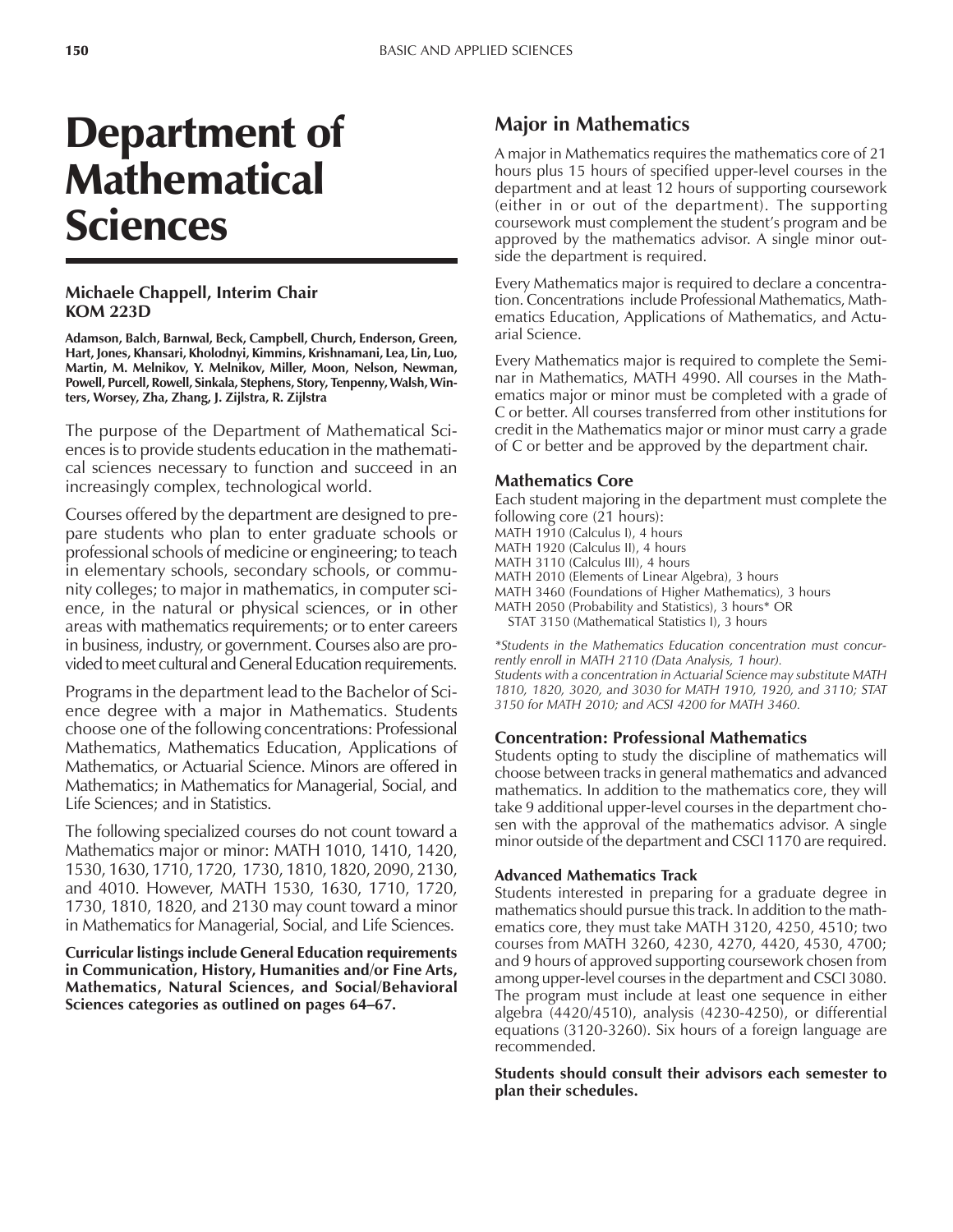#### **Curriculum Requirements and Recommended Sequence for Professional Mathematics-Advanced**

| <b>FRESHMAN</b>             |    | <b>SOPHOMORE</b>           |                |
|-----------------------------|----|----------------------------|----------------|
| ENGL 1010, 1020 (Comm)      | 6  | <b>COMM 2200 (Comm)</b>    | 3              |
| MATH 1910 (Math)            | 4  | MATH 2010, 3110, 3460      | 10             |
| <b>MATH 1920</b>            | 4  | CSCI/MATH upper-division   |                |
| <b>MATH 2050</b>            | 3  | elective                   | 3              |
| Natural Sciences            | 4  | Natural Sciences           | $\overline{4}$ |
| <b>CSCI 1170</b>            | 4  | HIST 2010, 2020, or 2030   | 6              |
| Minor                       | 3  | Minor                      | 3              |
| Humanities and/or Fine Arts | 3  |                            | 29             |
|                             | 31 |                            |                |
| <b>JUNIOR</b>               |    | <b>SENIOR</b>              |                |
| MATH 3120, 4510             | 6  | MATH 4250, 4990            | 6              |
| Math electives              | 6  | <b>CSCI/MATH</b> electives | 6              |
| Minor                       | 6  | Minor                      | 6              |
| Social/Behavioral Sciences  |    | Electives                  | 12             |
| (2 prefixes)                | 6  |                            | 30             |
| Humanities and/or Fine Arts | 3  |                            |                |
| ENGL 2020 or 2030 or        |    |                            |                |
| <b>HUM 2610 (Hum/FA)</b>    | 3  |                            |                |
|                             | 30 |                            |                |
|                             |    |                            |                |

#### **General Mathematics Track**

Students desiring a broad general background in mathematics should pursue this track. In addition to the mathematics core, they must take MATH 3120, 4510; three additional courses from MATH 3260, 4230, 4250, 4270, 4310, 4320, 4420, 4530, 4700 and STAT 3150, 4190; and 9 hours of approved supporting coursework chosen from among upperlevel courses in the department and CSCI 3080.

#### **Students should consult their advisors each semester to plan their schedules.**

#### **Concentration: Mathematics Education**

Students preparing to teach mathematics at the secondary level (grades 7-12) must complete the major in Mathematics with a concentration in Mathematics Education. In addition to the mathematics core, they must take as upper-division coursework MATH 3070, 4510, 4620, 4990, and one upper-division elective in the department. Supporting coursework consists of MATH 3320, 3330, 4540, and CSCI 1170. A minor in secondary education is required. (See Department of Educational Leadership for a complete description.) Students seeking state licensure must also pass all applicable portions of the Praxis Series Exams, developed and administered by the Educational Testing Service. For the latest information regarding these exams contact the Office of Testing Services (KUC 327, 898-2863). To complete their programs of study in a timely manner, students must consult their major and minor advisors each semester.

#### **Curriculum Requirements and Recommended Sequence for Mathematics Education**

| <b>FRESHMAN</b>               |    | <b>SOPHOMORE</b>            |    |
|-------------------------------|----|-----------------------------|----|
| MATH 1910 (Math)              | 4  | MATH 2010, 3110, 3460,      |    |
| MATH 1920, 2050, 2110         | 8  | 3070                        | 13 |
| ENGL 1010, 1020 (Comm)        | 6  | <b>CSCI 1170</b>            | 4  |
| Humanities and/or Fine Arts   | 3  | COMM 2200 (Comm)            | 3  |
| Natural Sciences (2 prefixes) | 8  | HIST 2010, 2020, or 2030    | 6  |
| <b>FOED 11109</b>             | 3  | <b>ENGL 2020 or 2030 or</b> |    |
|                               | 32 | <b>HUM 2610 (Hum/FA)</b>    | 3  |
|                               |    | <b>FOED 2110§</b>           | 3  |
|                               |    |                             | 32 |
|                               |    |                             |    |
| <b>JUNIOR</b>                 |    | <b>SENIOR</b>               |    |
| MATH 3320, 3330, 4510,        |    | MATH 4620, 4990             | 6  |
| 4540                          | 12 | Secondary Education minor§  | 15 |
| MATH elective*                | 3  | Humanities and/or Fine Arts | 3  |
| Social/Behavioral Sciences    |    | Elective                    |    |
| (2 prefixes)                  | 6  |                             | 26 |
| Secondary Education minor§    | 9  |                             |    |
|                               | 30 |                             |    |

*\*Approved by advisor*

*ßSee Department of Educational Leadership on page 201 for Secondary Education minor requirements.*

## **Concentration: Applications of Mathematics**

Students desiring to study applications of mathematics and statistics in business, government, and industry may choose between tracks in statistics, business, or industrial mathematics. All three tracks blend theory and practice to provide students with background for employment or graduate studies.

#### **Statistics Track**

The statistics track offers students a program of study in one of the broadest areas of applied mathematics. Statistical methods are used in many fields, including agriculture, business, communications, government, health, industry, public policy, sports, and science. Courses provide students the opportunity to learn data analysis and to develop skills in statistical methods of wide application. Emphasizing a blend of theory and practice, the program is designed to provide students with the necessary background for employment as statisticians in the public or private sector and to provide a solid foundation for those students interested in graduate studies.

In addition to the mathematics core, students pursuing this track must take STAT 3150 and 4190; MATH 4990; and two courses from STAT 4200, 4320, 4360, 4370, 4380. One minor outside the department is required. Students also complete supporting coursework of 20 hours that complement the student's program chosen with approval of the statistics advisor. These courses include computing, information systems, and other relevant courses.

#### **Students should consult their advisors each semester to plan their schedules.**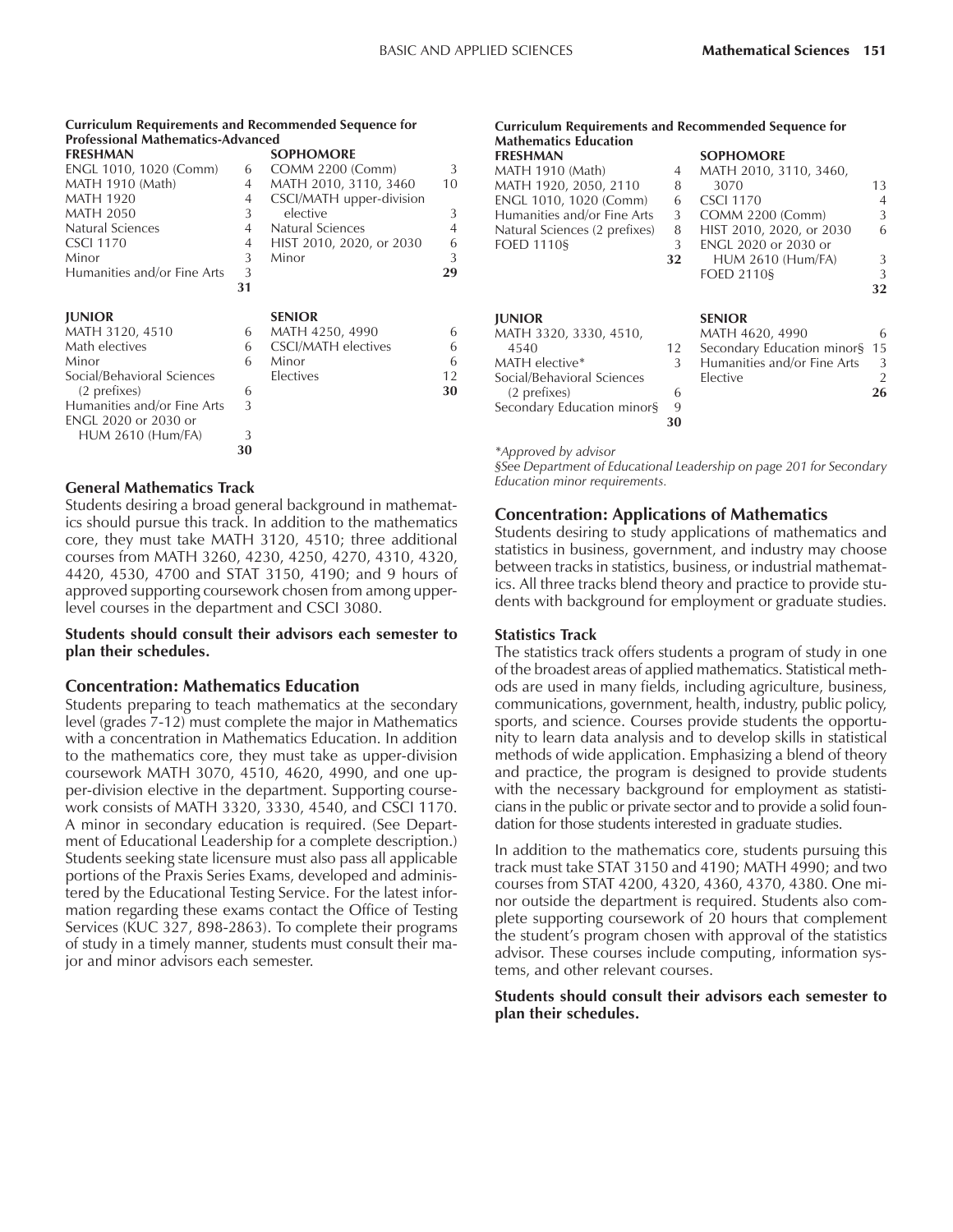#### **Curriculum Requirements and Recommended Sequence for Applied Mathematics-Statistics**

| Applied Mathematics-Statistics |    |                             |                |
|--------------------------------|----|-----------------------------|----------------|
| <b>FRESHMAN</b>                |    | <b>SOPHOMORE</b>            |                |
| ENGL 1010, 1020 (Comm)         | 6  | <b>COMM 2200 (Comm)</b>     | 3              |
| MATH 1910 (Math)               | 4  | MATH 2010, 2050, 3110       | 10             |
| <b>MATH 1920</b>               | 4  | Minor                       | 6              |
| Natural Sciences               | 4  | Natural Sciences            | $\overline{4}$ |
| Support course*                | 6  | HIST 2010, 2020, or 2030    | 6              |
| Humanities and/or Fine Arts    | 3  |                             | 29             |
| Social/Behavioral Sciences     | 3  |                             |                |
|                                | 30 |                             |                |
| <b>JUNIOR</b>                  |    | <b>SENIOR</b>               |                |
| <b>MATH 3460</b>               | 3  | STAT elective**             | 3              |
| STAT 3150, 4190                | 6  | <b>MATH 4990</b>            | 3              |
| STAT elective**                | 3  | Support course*             | 8              |
| Support course*                | 6  | Minor                       | 6              |
| Minor                          | 6  | Humanities and/or Fine Arts | 3              |
| Social/Behavioral Sciences     | 3  | <b>Electives</b>            | 8              |
| ENGL 2020 or 2030 or           |    |                             | 31             |
| HUM 2610 (Hum/FA)              | 3  |                             |                |
|                                | 30 |                             |                |

*\*Approved by advisor*

*\*\*STAT 4200, 4320, 4360, 4370, 4380*

#### **Business Track**

This track is appropriate for students who seek a broad background from such diverse but mutually supportive areas as mathematics, statistics, computer science, and business. The program prepares students for the job market or for further study in the more specialized areas of actuarial science, operations research, statistics, computer science, or finance.

In addition to the mathematics core, students pursuing this track must take STAT 4190, ACSI 4200, and either STAT 4200 or 4360. The supporting coursework consists of 11 hours of computer science or information systems courses. The student must complete a minor in the Jennings A. Jones College of Business as well as ACTG 2110 and 2120 or 3000 and ECON 2410, 2420.

#### **Students should consult their advisors each semester to plan their schedules.**

#### **Curriculum Requirements and Recommended Sequence for Applied Mathematics-Business**

| <b>FRESHMAN</b>             |                | <b>SOPHOMORE</b>            |         |
|-----------------------------|----------------|-----------------------------|---------|
| ENGL 1010, 1020 (Comm)      | 6              | <b>COMM 2200 (Comm)</b>     | 3       |
| MATH 1910 (Math)            | 4              | MATH 2010, 3110, 3460       | 10      |
| MATH 1920                   | 4              | ECON 2410 (Soc/Beh Sci)     | 3       |
| Computing courses           | 6              | <b>ECON 2420</b>            | 3       |
| Natural Sciences            | 4              | HIST 2010, 2020, or 2030    | 6       |
| Humanities and/or Fine Arts | 3              | Natural Sciences            | 4       |
| Social/Behavioral Sciences  | 3 <sup>7</sup> | Elective                    | 3       |
|                             | 30             |                             | 32      |
| <b>JUNIOR</b>               |                | <b>SENIOR</b>               |         |
| STAT 3150 or MATH 2050      | 3              | STAT 4360 or 4200           | 3       |
| <b>STAT 4190</b>            | 3              | ACSI/STAT electives*        | 6       |
| ACSI/MATH 4200              | 3              | <b>MATH 4990</b>            | 3       |
| Computing courses           | 5              | Humanities and/or Fine Arts | 3       |
| ACTG 2110 and 2120          |                | Minor                       | 12      |
| or ACTG 3000                | $3-6$          | Electives                   | $2 - 5$ |
| Minor                       | 6              |                             | 29-32   |
| <b>ENGL 2020 or 2030 or</b> |                |                             |         |
| HUM 2610 (Hum/FA)           | 3              |                             |         |
|                             | 26-29          |                             |         |

*\*Choose from ACSI 4220, 4230, 4630, 4640 and STAT 4320, 4380*

### **Industrial Mathematics Track**

The industrial mathematics track offers students a program of study that incorporates the areas of mathematics that contribute to business and industry. Coursework is designed to produce graduates who have strong qualifications that make them competitive for positions in industry and provides a solid foundation for students interested in pursuing graduate study in the area. The minor must be chosen from Computer Science, Physics, Chemistry, Biology, Aerospace, or Industrial Technology.

In addition to the mathematics core, students pursuing this track must take MATH 3120, 3260, 4250, and 4310. Required supporting coursework includes CSCI 1170 and 2170. Nine additional hours of supporting coursework must be chosen with the approval of the mathematics advisor from MATH 4601, 4230, 4270, 4320, 4700 and STAT 4190.

#### **Students should consult their advisors each semester to plan their schedules.**

#### **Curriculum Requirements and Recommended Sequence for Applied Mathematics-Industrial Mathematics FRESHMAN**

| ENGL 1010, 1020 (Comm)   | 6              | ENGL 2020 or 2030 or        |               |
|--------------------------|----------------|-----------------------------|---------------|
| MATH 1910 (Math)         | $\overline{4}$ | <b>HUM 2610 (Hum/FA)</b>    | 3             |
| MATH 1920                | $\overline{4}$ | MATH 3110, 3460             | 7             |
| CSCI 1170, 2170          | 8              | PHYS 2110/2111 (Nat Sci)    | 4             |
| Natural Sciences         | $\overline{4}$ | PHYS 2120/2121              | 4             |
| COMM 2200 (Comm)         | 3              | Social/Behavioral Sciences  | $\mathcal{L}$ |
| HIST 2010, 2020, or 2030 | 3              | Humanities and/or Fine Arts | 3             |
|                          | 32             | Minor                       | 6             |
|                          |                |                             | 30            |
|                          |                |                             |               |

| <b>IUNIOR</b>              |    | <b>SENIOR</b>               |    |
|----------------------------|----|-----------------------------|----|
| MATH 2010, 4250            | 6  | <b>MATH 4310</b>            |    |
| STAT 3150 or MATH 2050     | 3  | <b>MATH 4990</b>            |    |
| MATH 3120, 3260            | 6  | MATH/STAT electives         | 9  |
| Social/Behavioral Sciences | 3  | Minor                       | 6  |
| Minor                      | 6  | Humanities and/or Fine Arts | 3  |
| MATH elective*             | 3  | Electives                   |    |
| HIST 2010, 2020, or 2030   | 3  |                             | 28 |
|                            | 30 |                             |    |

*\*Approved by advisor*

# **Concentration: Actuarial Science**

The Actuarial Science concentration is designed for students who have a strong mathematical ability with an interest in applying their mathematical knowledge to insurance, finance, risk management, investments, and other areas of business. The program is classified by the Society of Actuaries (SOA) as an Advanced Undergraduate Actuarial Science program and is in complete compliance with the requirements set forth by the Society of Actuaries and the Casualty Actuarial Society (CAS) in the Year 2000 Syllabus and beyond. Therefore, the student can choose coursework necessary to prepare for the SOA/CAS Course/Exams 1 through 4 and SOA Course 6.

Mathematics majors preparing for the actuarial examination series and an actuarial science career should complete this professional program in Actuarial Science. The program re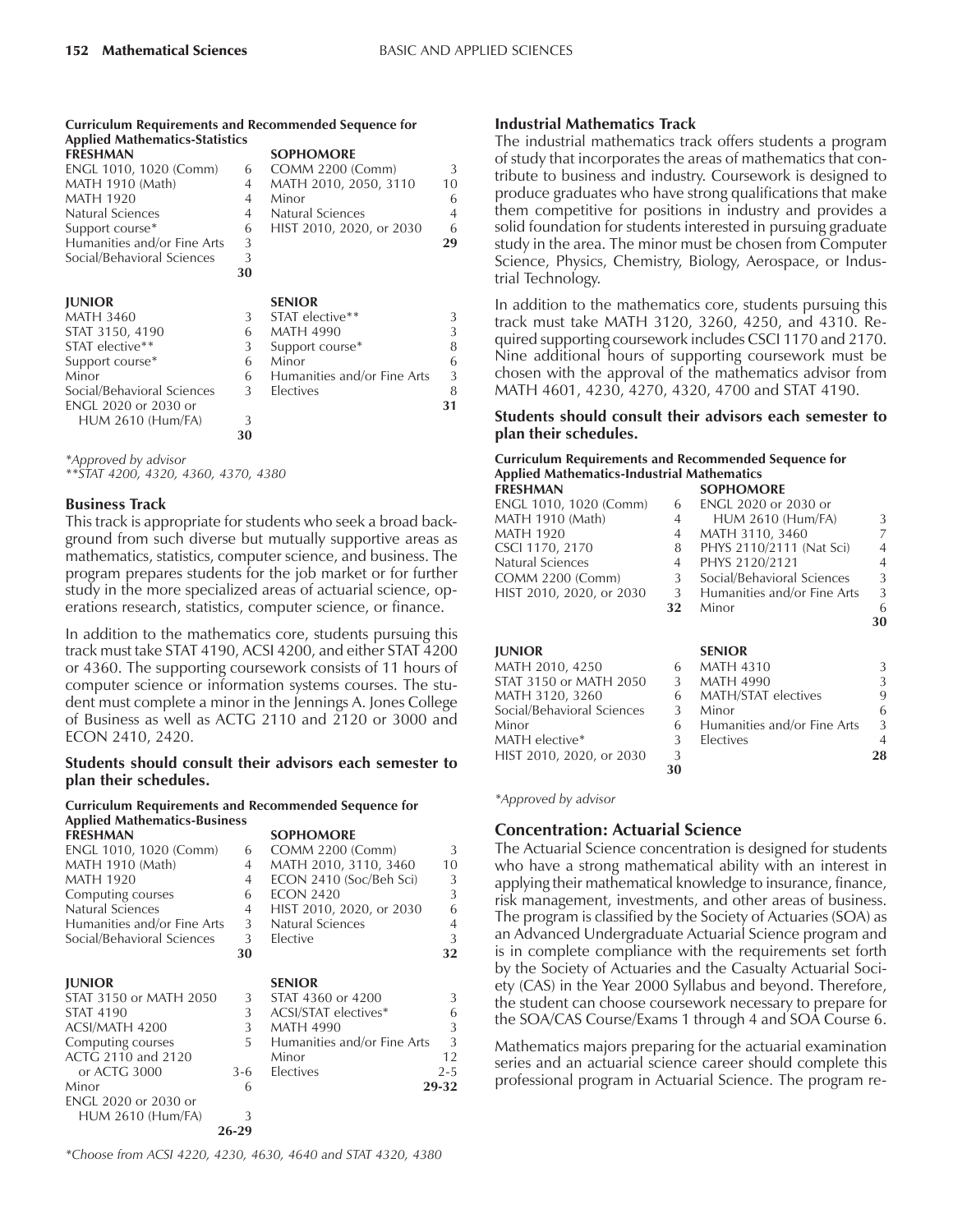quires that the student complete the mathematics core; upper-division actuarial science courses consisting of ACSI 4140, 4220, 4230, 4330, and two elective courses chosen from ACSI 4240, 4340, 4630, 4640 and STAT 4200; and supporting coursework consisting of STAT 4190 and 4320 and MATH 4990. The student is required to complete ACTG 3000, ECON 2410, 2420, and FIN 3610. A minor from the Jennings A. Jones College of Business is required. A minor in Insurance is strongly suggested. A Computer Science or Information Systems elective and CSCI 1170 are required.

#### **Students should consult their advisors each semester to plan their schedules.**

#### **Curriculum Requirements and Recommended Sequence for Actuarial Science**

| <b>FRESHMAN</b>               |                | <b>SOPHOMORE</b>            |         |
|-------------------------------|----------------|-----------------------------|---------|
| ENGL 1010, 1020 (Comm)        | 6              | <b>COMM 2200 (Comm)</b>     | 3       |
| MATH 1810 (Math)              | 3              | MATH 3020, 3030             | 6       |
| <b>MATH 1820</b>              | 3              | <b>ENGL 2020 or 2030 or</b> |         |
| <b>CSCI 1170</b>              | $\overline{4}$ | <b>HUM 2610 (Hum/FA)</b>    | 3       |
| Natural Sciences (2 prefixes) | 8              | ECON 2410 (Soc/Beh Sci)     | 3       |
| Social/Behavioral Sciences    | 3              | <b>ECON 2420</b>            | 3       |
| Humanities and/or Fine Arts   | 3              | HIST 2010, 2020, or 2030    | 6       |
|                               | 30             | <b>ACTG 3000</b>            | 3       |
|                               |                | Elective                    | $0 - 3$ |
|                               |                |                             | 27-30   |
|                               |                |                             |         |
|                               |                |                             |         |
| <b>JUNIOR</b>                 |                | <b>SENIOR</b>               |         |
| STAT 3150 (or MATH 2010       |                | ACSI 4330, 4230             | 6       |
| and 2050)                     | $3-6$          | STAT/ACSI electives         | 6       |
| STAT 4190, 4320               | 6              | <b>MATH 4990</b>            | 3       |
| ACSI 4140, 4220               | 6              | Minor                       | 9       |
| MATH 3460 or ACSI 4200        | 3              | Humanities and/or Fine Arts | 3       |
| <b>FIN 3610</b>               | 3              | Elective                    | 3       |
| Minor                         | 6              |                             | 30      |
| CSCI/INFS elective*           | 3              |                             |         |

*\*Approved by advisor*

# **Minor in Mathematics**

A minor in Mathematics consists of 18 semester hours including MATH 1910 and 1920. The remaining 10 hours of electives must be selected with the approval of the Mathematics minor advisor from the mathematics courses for majors and minors.

# **Minor in Mathematics for Managerial, Social, and Life Sciences**

A minor in Mathematics for Managerial, Social, and Life Sciences consists of 18 semester hours including MATH 1810 and 1820 with the remaining 12 hours as approved by the minor advisor. The remaining courses must be selected from a list of approved courses; see the minor advisor for details. Note that a student may count Q M 2610 and 3620 as one 3-hour course and may count CSCI 1160 or 1170 as one 3 hour course.

## **Minor in Statistics**

A minor in Statistics requires 18 semester hours and consists of STAT 3150, 4190, 4360, 4370, 4380 and one course to be selected from MATH 3190, 3120, 3260, 4310, 4320, or

CSCI 3180. With advisor approval, MATH 2050 may be substituted for either STAT 4190, 4360, 4370, or 4380. Additionally, with advisor approval, one semester of calculus may be counted as the elective course.

# **Courses in Mathematics [MATH]**

- **1010 Mathematics for General Studies.** Three credits. Prerequisites: Two years of high school algebra and a Math Enhanced ACT of at least 19 or DSPM 0850 or COMPASS placement. Course satisfies the General Education Mathematics requirement and is also part of the mathematics sequence for students preparing to become elementary school teachers. Topics include logic, sets, algebraic reasoning, probability, statistics, and consumer mathematics.
- **1410 Concepts and Structure of Elementary School Mathematics.** Three credits. Prerequisites: Two years of high school algebra and a Math Enhanced ACT of at least 19 or DSPM 0850 or COMPASS placement. Algebra-based study of school mathematics in keeping with the recommendations of the National Council of Teachers of Mathematics. Tools for problem solving, set theory, functions, number theory, and examinations of number systems from counting numbers to irrational numbers.
- **1420 Informal Geometry.** Three credits. Prerequisite: A grade of C or better in MATH 1410. Geometry-based study of school mathematics in keeping with the recommendations of the National Council of Teachers of Mathematics. Studies of plane, solid, coordinate, and motion geometry as well as constructions, congruence, similarity, and concepts of measurement. A variety of instructional technology tools investigated.
- **1530 Applied Statistics.** Three credits. Prerequisites: Two years of high school algebra and a Math Enhanced ACT 19 or greater or equivalent. Descriptive statistics, probability, and statistical inference. The inference unit covers means, proportions, and variances for one and two samples, and topics from one-way ANOVA, regression and correlation analysis, chi-square analysis, and nonparametrics.
- **1630 College Mathematics for Managerial, Social, and Life Sciences.** Three credits. Prerequisites: Two years of high school algebra and a Math Enhanced ACT greater than 25 or MATH 1710. Topics include solving systems of linear equations, Leontief models, linear programming, mathematics of finance, set theory, and probability theory.
- **1710 College Algebra.** Three credits. Prerequisite: DSPM 0850 or two years of high school algebra; a Math Enhanced ACT 19 or greater or COMPASS placement. Course satisfies the General Education Mathematics requirement. Topics include functions-linear, quadratic, exponential, and logarithmic; analysis of graphs; linear systems; inequalities; counting principles; and probability. Graphing calculator required. Course may be taken by correspondence. Not open to those who have had MATH 1730.
- **1720 Plane Trigonometry.** Three credits. Prerequisite: Strong background in algebra recommended. Trigonometric functions of the acute and general angle, circular functions, graphs of trigonometric and inverse functions, identities, solutions of right and general triangles, equations, complex numbers, and vectors. Not open to those who have had MATH 1730. Graphing calculator required.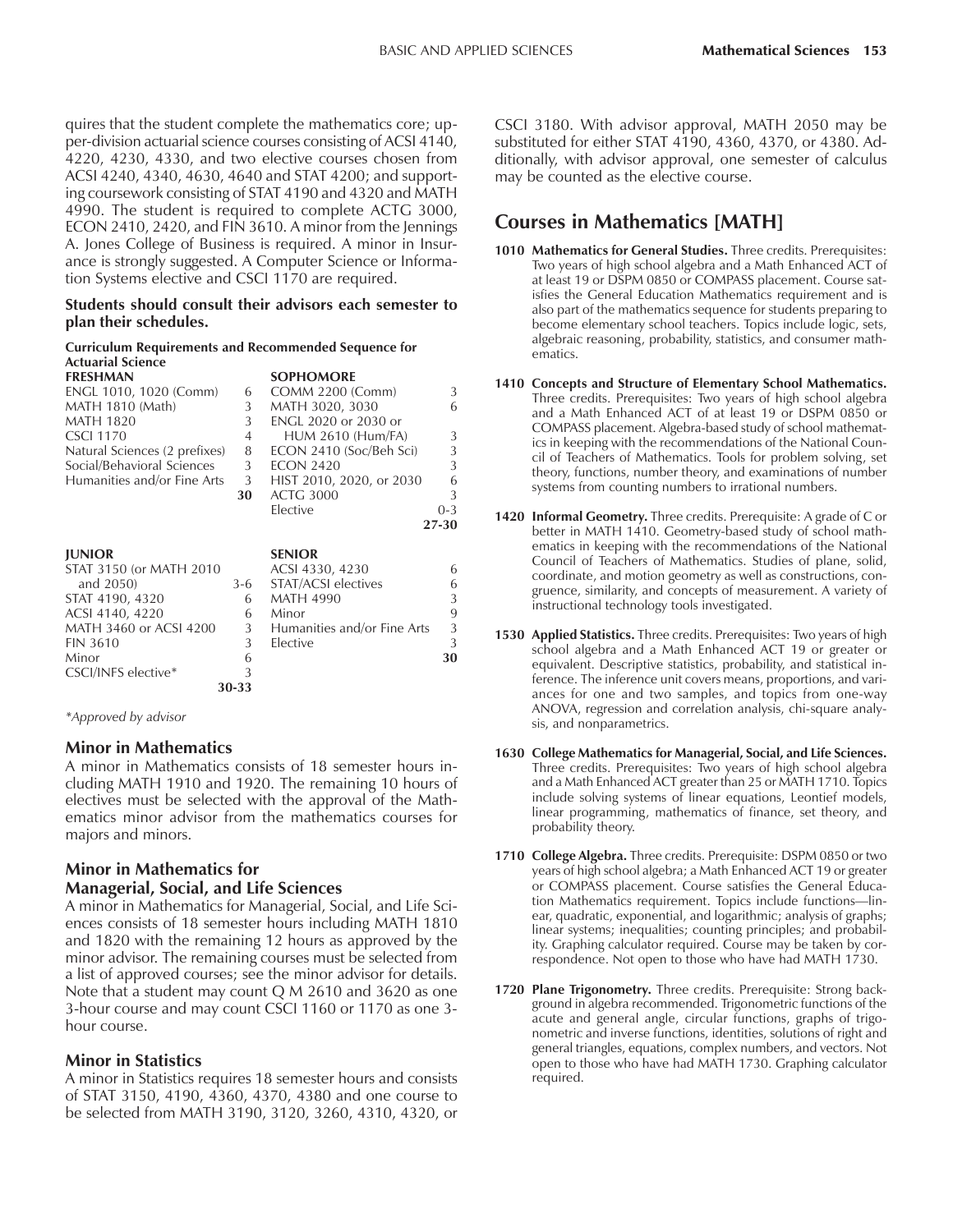- **1730 Algebra and Trigonometry.** Four credits. Prerequisite: MATH 1710 or successful completion of high school precalculus course. An integrated and rigorous study of the algebra and trigonometry needed to successfully attempt calculus. Emphasis on functions, their analysis and their applications. Level of algebraic sophistication developed above that found in MATH 1710. Topics include exponentials and logarithms, analysis of graphs, and word problems. Graphing calculator required.
- 1810 **Applied Calculus I.** Three credits. Prerequisite: Eligibility to take MATH 1710. First of a four-course sequence. Introduces mathematical modeling applied to real-world problems. Sets, functions, inverse models, limits, continuity, first and second order model building, single variable differentiation, implicit differentiation, inverse problems (exponential and log models). First and second derivatives used to study the behavior of real-world applications.
- **1820 Applied Calculus II.** Three credits. Prerequisite: MATH 1810. Second of a four-course sequence. Riemann Sum, indefinite and definite integrals, modeling using substitution, differential equations with initial conditions, modeling real-world problems using functions of two or more variables, level curves, feasible regions, linear objective functions, system of linear equations, annuities, partial derivatives, least squares, matrix multiplication and addition, inverse matrix, and matrix equations.
- **1910 Calculus I.** Four credits. Prerequisite: MATH 1730 or equivalent. An introduction to calculus with an emphasis on analysis of functions, multidisciplinary applications of calculus, and theoretical understanding of differentiation and integration. Topics include the definition of the derivative, differentiation techniques, and applications of the derivative. Calculus topics related to trigonometric, exponential, and logarithmic functions also included. Course concludes with the fundamental theorem of calculus; the definition of antidifferentiation and the definite integral; basic applications of integrations; and introductory techniques of integration. Graphing calculator required.
- **1920 Calculus II.** Four credits. Prerequisite: MATH 1910. A topics course providing a wide view of different techniques and applications of calculus in the plane. Techniques of integration and applications of integration fully developed. Power series and Taylor series included. Emphasis on multidisciplinary applications includes Taylor series approximation; applications of integration to physics, biology, and business; and geometric and power series applications. Graphing calculator required.
- **2010 Elements of Linear Algebra.** Three credits. Prerequisite: MATH 1910. Vectors and vector spaces, matrices and systems of linear equations, geometry of vector spaces and linear transformations in a vector space.
- **2050 Probability and Statistics.** Three credits. Prerequisite: Calculus I. Data analysis, probability, and statistical inference. The inference material covers means, proportions, and variances for one and two samples, one-way ANOVA, regression and correlation, and chi-square analysis.
- **2090 Mathematics for Health Professions.** Two credits. Enables students in the health professions to apply mathematical concepts to interpret and solve drug dosage calculation problems encountered in fields such as nursing. Includes basic math review, solid and liquid doses of medications for adults and children, solutions, and IV administration. Also includes conversions from metric to household and apothecary measurements. Not open to Mathematics majors or minors.
- 2110 Data Analysis. One credit. Grouping and classifying technical data. Curve fitting by statistical and nonstatistical methods. Graphing of scientific data. Secondary education in mathematics students should take concurrent or subsequent to MATH 2050.
- **2130 Mathematics of Finance.** Three credits. Prerequisites: Two years of high school algebra and a Math Enhanced ACT 19 or greater or DSPM 0850. Investment finance, including general annuities, evaluation of bonds, and life annuities.
- **3020 Applied Calculus III.** Three credits. Prerequisites: MATH 1810 and 1820. In-depth study of continuity of single variable functions; inverses of functions; differentiation and integration of various functions including trigonometric functions, logarithmic functions, exponential functions, power functions, and piecewise functions; methods of integration; the Riemann Sum, extensive applications of the fundamental theorem of calculus, and arc length of a curve. Emphasis on real-world applications.
- **3030 Applied Calculus IV.** Three credits. (Same as ACSI 3030.) Prerequisite: MATH 3020. In-depth study of L'Hopital's Rule, improper integrals, sequences, convergence and divergence of series, Taylor and Maclaurin series, approximations for singlevariable functions, two- and three-dimensional vector spaces, vector-valued functions, polar coordinates, and partial differentiation and integration of multivariate functions. Emphasis on blending these topics with real-world applications.
- **3070 College Geometry.** Three credits. Prerequisite: MATH 3460. Advanced treatment of standard topics in Euclidean geometry using informal and axiomatic approaches. Includes proofmaking techniques, traditional and transformational geometry, finite geometries, and a brief introduction to other geometries.
- **3080 Discrete Structures.** Three credits. Prerequisites: CSCI 1160 or 1170 and MATH 1910 or consent of instructor. Topics include formal logic, proof techniques, matrices, graphs, formal grammars, finite state machines, Turing machines, and binary coding schemes.
- **3110 Calculus III.** Four credits. Prerequisite: MATH 1920. Adjusts calculus techniques developed in the plane (Calculus I and II) to make them applicable in three-dimensional space. Introductory study of the nature of three-dimensional space and definition of the algebraic calculations in three-dimensional space. Differential and integral calculus definitions and techniques revised to appropriately transfer into this new space. Topics include multivariate functions, partial differentiation, partial integration, multiple integration, and multidisciplinary applications.
- **3120 Differential Equations I.** Three credits. Corequisite: MATH 3110. The solution and application of ordinary differential equations with emphasis on first order equations, second order linear equations, Laplace Transform method, systems of differential equations, and numerical methods.
- **3180 Introduction to Numerical Analysis.** Three credits. (Same as CSCI 3180.) Prerequisites: MATH 1920 and CSCI 1160 or 1170. Topics include series approximation, finite differences, interpolation, summation, numerical differentiation and integration, iteration, curve fitting, systems of equations and matrices, and error analysis.
- **3190 Deterministic and Probabilistic Models.** Three credits. Corequisite: MATH 2050. Linear programming, network analysis, queuing theory, dynamic programming.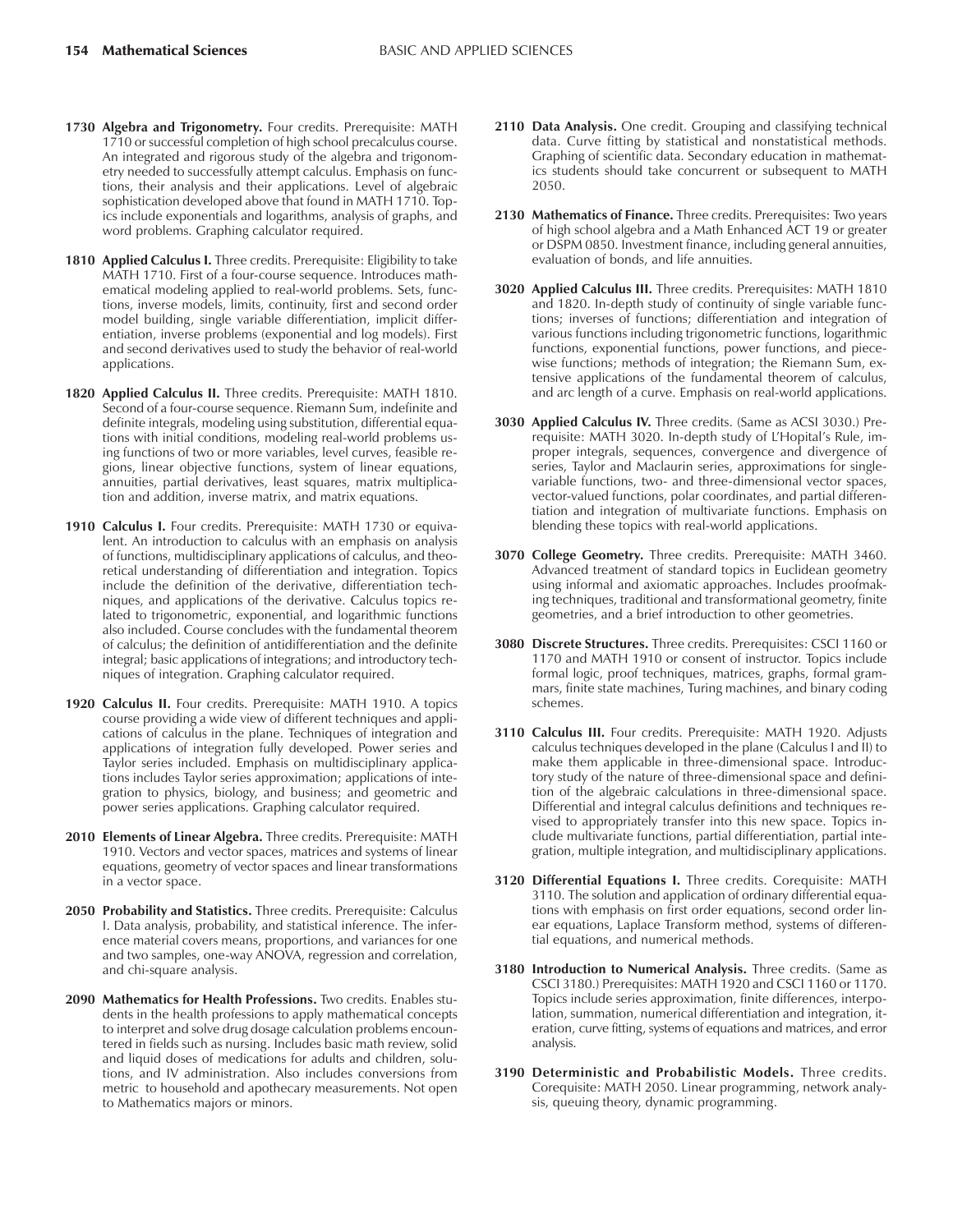- **3260 Differential Equations II.** Three credits. Prerequisite: MATH 3120. A continuation of MATH 3120 with emphasis on series solutions, method of Frobenius, orthogonal functions, equations of Bessel, Legendre, Gauss, Chebyshev; introduction to partial differential equations.
- **3320 Teaching Mathematics in Grades 5-8.** Three credits. Prerequisite: Admission to the teacher education program. Required of all Mathematics majors seeking a license to teach mathematics in grades 7-12. Strongly encouraged for elementary education majors with a 5-8 emphasis. Topics from number relationships, mental computation and estimation strategies, patterns and functions, algebra, statistics, probability, geometry, and measurement. Must be taken prior to student teaching.
- **3330 Teaching Mathematics in Grades 9-12.** Three credits. Prerequisites: Admission to teacher education, completion of the mathematics core, and MATH 3320. Required of all Mathematics majors seeking a license to teach mathematics in grades 7-12. In-depth study of mathematics learning and teaching strategies in secondary school mathematics. Selected topics from junior and senior high school curricula provide a foundation for student investigations into the conceptual nature of mathematics and applications in the secondary school curriculum. Must be taken prior to student teaching.
- **3400 Symbolic Logic.** Three credits. (Same as PHIL 3400.) The elements of propositional calculus—propositional connectives and their truth functions, validity, proof, and an introduction to quantification theory. Where appropriate and natural, parallels from elementary set theory are introduced. May count for credit in Philosophy.
- **3460 Foundation of Higher Mathematics.** Three credits. Prerequisite: MATH 1920. The language of mathematics, set theory and proof, relations and functions, number systems, mathematical structures. Focuses on the transition from lower-division study to upper-division study by actively engaging the student in problem solving, mathematical reasoning, and both informal and technical writing.
- **4010 Selected Topics in Elementary Mathematics.** Three credits. Prerequisites: MATH 1410, 1420, and 1010. Required of students who are preparing to teach grades 5-8. Examines in greater depth topics to which the student has prior exposure; emphasizes the relevance and implications of these topics to the middle school classroom.
- **4200 Introduction to Mathematics of Investment.** Three credits. (Same as ACSI 4200.)
- **4210 Advanced Calculus I.** Three credits. Prerequisites: MATH 3110 and 3460. Theory and application of continuity, differentiation, and integration.
- **4220 Advanced Calculus II.** Three credits. Prerequisite: MATH 4210. A continuation of MATH 4210 including theory and application of convergence.
- **4230 Vector Analysis.** Three credits. Prerequisite: MATH 3110. A review of vector algebra and vector differentiation with emphasis on aspects of these topics not covered in previous calculus courses. Stress on line and surface integrals; Divergence Theorem and Stokes' theorem with generalizations and related topics.
- **4250 Theory of Calculus.** Three credits. Prerequisites: MATH 3110 and 3460. Theoretical development of limits, continuity, differentiation, and integration in one dimension.
- **4270 Introduction to Topology.** Three credits. Prerequisites: MATH 3110 and 3460. Fundamental concepts of topology including continuity, compactness, connectedness, separation axioms, and metric spaces.
- **4310 Numerical Analysis I.** Three credits. Prerequisites: CSCI 1170 and MATH 2010 or consent of instructor. Application of computer-oriented numerical algorithms to algebraic equations, differential and integral equations, and linear algebra. Rigorous mathematical treatment of error included.
- **4320 Numerical Analysis II.** Three credits. Prerequisite: MATH 4310. A continuation of MATH 4310.
- **4420 Number Theory.** Three credits. Prerequisite: MATH 3460. Divisibility, congruences, quadratic residues, Diophantine equations, quadratic forms, and continued fractions.
- **4470 Introduction to Modern Algebra.** Three credits. Prerequisite: MATH 3460. A treatment of sets, relations, operations, and the construction of number systems in algebra.
- **4510 Abstract Algebra I.** Three credits. Prerequisite: MATH 3460. An introduction to groups, with a brief introduction to rings, integral domains, and fields.
- **4530 Abstract Algebra II.** Three credits. Prerequisite: MATH 4510/ 5510. The theory of rings, fields, integral domains, and vector spaces.
- **4540 Topics in Secondary School Mathematics.** Three credits. Prerequisites: Admission to teacher education, completion of the mathematics core, MATH 3070 and 4510. Required of all Mathematics majors seeking a license to teach mathematics in grades 7-12. Examines in greater depth topics to which the student has prior exposure; emphasizes the relevance and applications of these topics to the pre-college level classroom.
- **4600 Problems in Contemporary Mathematics.** One to six credits. Pass/Fail grading in specified sections.
- **4601 Problems in Contemporary Mathematics-Complex Variables.** Three credits. Prerequisite: MATH 3460. Fundamental principles and applications of complex variables.
- **4620 History and Philosophy of Mathematics.** Three credits. Prerequisite: MATH 3460. Background in geometry and number theory helpful. The character of mathematical thought by way of mathematical problems that have occupied the outstanding mathematicians of Babylon, Egypt, Greece, China, the Renaissance, and modern times paralleled with a study of three schools of mathematical philosophy: intuitionism, logicism, and formalism.
- **4630 Mathematics of Risk Management.** Three credits. (Same as ACSI 4630.)
- **4640 Mathematics of Options, Futures, and Other Derivatives.** Three credits. (Same as ASCI 4640.)
- **4700 Combinatorics and Graph Theory.** Three credits. Prerequisites: MATH 2010 and 3460. Selected topics in combinatorics and graph theory emphasizing combinatorial problem solving and algorithmic proof.
- **4800 Seminar in Mathematics with Technology.** Three credits. Prerequisite: 18 semester hours in mathematics including calculus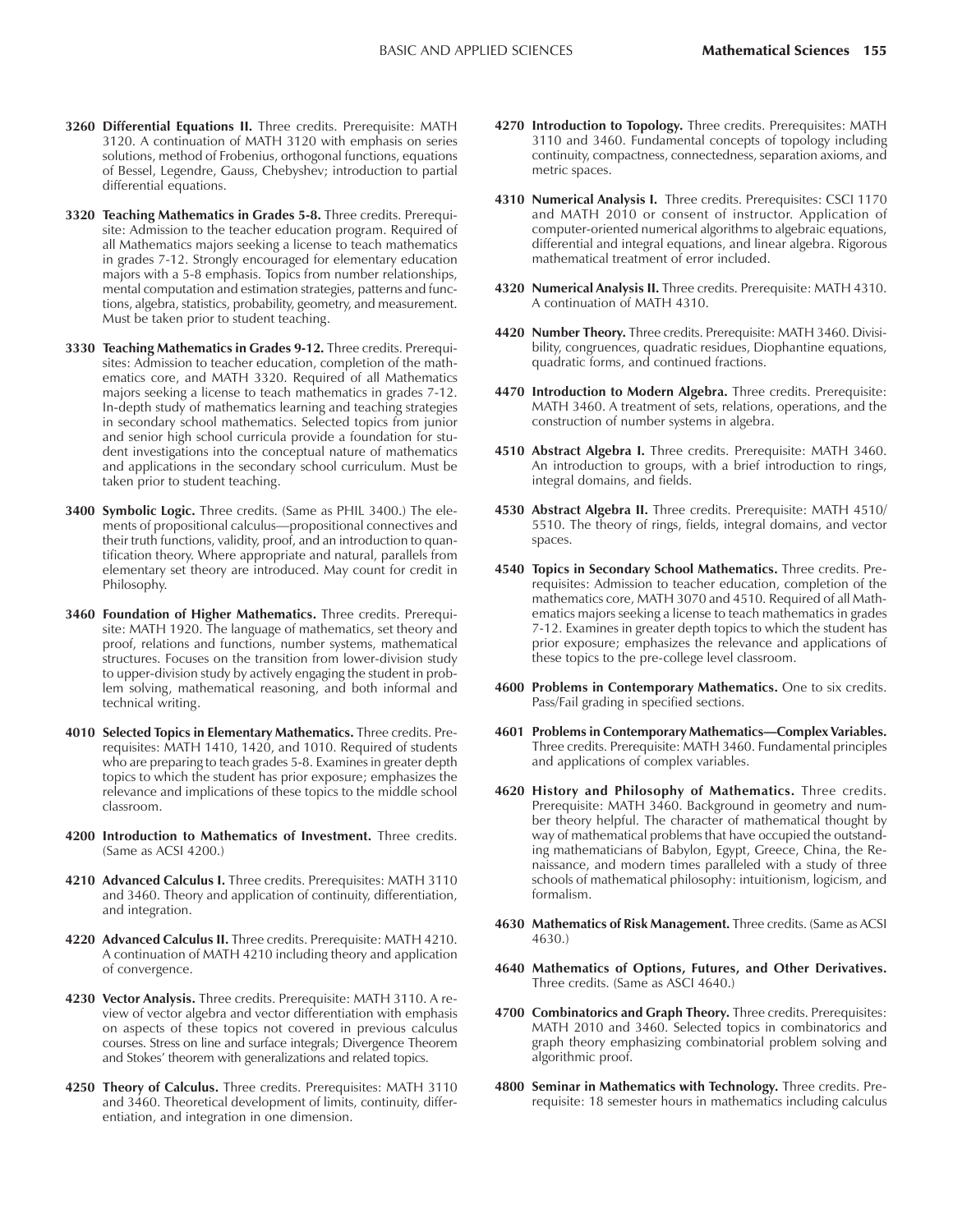or consent of instructor. Examine and utilize the technological tools available for doing mathematics. Emphasis on non-numerical tools such as theorem provers and algebraic manipulation systems.

**4990 Seminar in Mathematics.** Three credits. Open only to Mathematics majors; normally taken during last regular semester of coursework. Required of all Mathematics majors. Offers graduating Mathematics majors a broad perspective of mathematics, mathematical activity, and problem solving in various areas of application; offers preparation for professional examinations; acquaints students with job possibilities and aids in career decisions; acquaints students with the nature of graduate study in mathematics. Pass/fail.

# **Courses in Statistics [STAT]**

- **3150 Mathematical Statistics I.** Three credits. Prerequisite: Two semesters of calculus. Probability theory including basic probability laws, properties of distributions, mathematical expectation, special discrete and continuous distributions, functions of random variables, and selected applications.
- **4190 Mathematical Statistics II.** Three credits. Prerequisite: STAT 3150 or equivalent. Theory of statistical inference. Topics include sampling distributions, decision theory, estimation, test of hypothesis, regression analysis, analysis of variance, and selected applications.
- **4200 Statistical Methods for Forecasting.** Three credits. Prerequisite: STAT 4190. Topics include application of regression models in forecasting and exponential smoothing methods to forecast nonseasonal time-series, seasonal series, and globally constant seasonal models; stochastic time series models; and forecast evaluation.
- **4320 Probability and Stochastic Processes.** Three credits. Prerequisites: Two semesters of calculus and STAT 3150 (or MATH 2050) or consent of instructor. Theoretical basis for stochastic processes and their use as models of real-world phenomena. Topics include Markov chains, Poisson processes, Brownian motion and stationary processes. Applications include Gambler's Ruin, birth and death models, hitting times, stock option pricing, and the Black-Scholes model.
- **4360 Regression Analysis.** Three credits. Prerequisite: MATH 2050 or Q M 3620. Theory and application of regression models. Approaches to model building and data analysis. Computation and interpretation of results facilitated through the use of statistical software packages.
- **4370 Nonparametric Statistics.** Three credits. Prerequisite: MATH 2050 or equivalent. Statistical tests that require no assertions about parameters or about the form of the population from which the samples are drawn. A wide range of practical problems studied.
- **4380 Experimental Design.** Three credits. Prerequisite: MATH 2050 or Q M 3620. Topics include one-way analysis of variances, multiple comparison, multifactor analysis of variance, and various practical issues in experimental design. Computation and interpretation of results facilitated through the use of statistical software packages.
- **4600 Problems in Statistics.** One to six credits. Prerequisites: Senior standing and consent of instructor. Students wishing to enroll must submit a written course/topic proposal to the department

prior to the semester in which STAT 4600 is taken. Proposal must be approved prior to taking the course. At the conclusion, each enrollee must submit a written report to the department.

# **Courses in Actuarial Science [ACSI]**

- **4140 Mathematical Foundations of Actuarial Science.** Three credits. Prerequisites: MATH 3020 (or MATH 3110) and STAT 3150; or consent of instructor. Integrates calculus, probability, and risk management topics into fundamental tools for assessing risk in an actuarial environment. Calculus and probability topics include derivatives, integrals, partials, random variables, distributions, and conditional probability. Risk topics include frequency and severity. Insurance concepts such as retention, deductible, coinsurance, and risk premiums. For students in Actuarial Science, a preparatory course for the Society of Actuaries/Casualty Actuarial Society Course/Exam 1.
- **4200 Introduction to Mathematics of Investment.** Three credits. (Same as MATH 4200.) Prerequisites: MATH 1910 and one semester of probability/statistics; or consent of instructor. Calculus and probability/statistics used to model and analyze investments in bonds, treasury bills, stocks, and other derivatives. Topics include obtaining the price of a bond as a function of interest rate, developing formulas for duration and convexity to study the sensitivity of price to interest rate, and mathematical modeling of investor preference and attitude toward risk.
- **4220 Mathematics of Pricing Theory.** Three credits. Prerequisites: ACSI/MATH 4200 and ECON 2410, 2420; or consent of instructor. Applies calculus and theory of interest tools to intermediate topics in microeconomics. Topics include mathematics of supply, demand, and equilibrium; prices, costs, and the gains from trade; consumer behavior; elasticities; competition; monopoly; market power, collusion, and oligopoly; the mathematics of risk and uncertainty; and surplus economics. For students in Actuarial Science, a preparatory course for the Society of Actuaries/Casualty Actuarial Society Course/Exam 2.
- **4230 Mathematics of Compound Interest.** Three credits. Prerequisite: ACSI 4200 or consent of instructor. For students in Actuarial Science, offers preparation for the Society of Actuaries/ Casualty Actuarial Society Exam 2. Topics include measurement of interest (including accumulated and present value factors), annuities certain, yield rates, amortization schedules, sinking funds, and bonds and related securities.
- **4240 Mathematics of Interest Theory, Economics and Finance.** Three credits. Prerequisite: ACSI 4230 or consent of instructor. Applies calculus and theory of interest tools to intermediate topics in microeconomics and macroeconomics and topics in finance. Topics include pricing activities, the simplified Keynesian model, interest and discount rates, valuation of payment streams, yield rates, amortization, cash flows and internal rate of return, stock and bond valuation, portfolio risks, the Capital Asset Pricing Model (CAPM), efficient markets, capital structure, leverage, financial performance measurement, and basic option pricing and the Black-Scholes model. For students in Actuarial Science, a preparatory course for the Society of Actuaries/Casualty Actuarial Society Course/Exam 2.
- **4330 Actuarial Mathematics I.** Three credits. Prerequisites: ACSI 4230 and STAT 4190; or consent of instructor. First of a two-semester sequence; offers preparation for the Society of Actuaries/Casualty Actuarial Society Course/Exam 3. Topics include survival distributions and life tables, life insurance, life annuities, and net premiums.